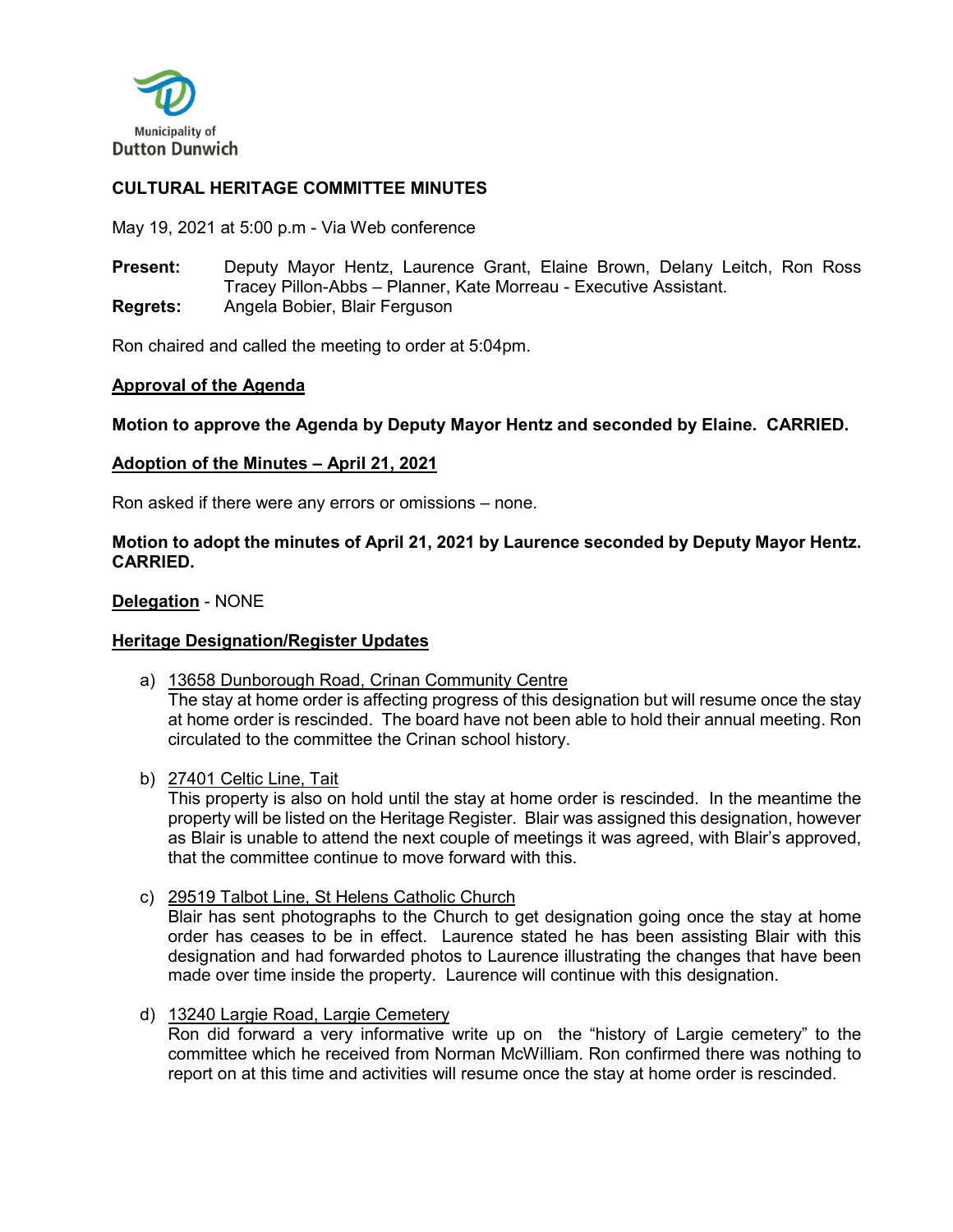## **Doors Open (2021 Theme - Design)**

Laurence stated he has been to the Iona Cemetery to take some photos to perhaps include in a powerpoint presentation to capture the history and grave markers.

Tracey provided an update on what other municipalities were doing and stated that events are mainly virtual this year. Many participants are doing a January to December event and not picked one date. The participants are focusing on mapping, guided tours etc., so when the committee embarks on the virtual event we could do the same mapping, photos and a description.

Delany tried to find copies of the Woodland Cemetery tours. The tours are more about telling a story. The interested person could download from the web which provided brief information. The document was basically a map of the cemetery which also included text boxes with an overview of a notable person, stone or a theme of its history. Delany said she had a few ideas on finding relevant points of interest which could lead to "telling a story."

Elaine stated the Tyrconnel Cemetery has Meredith Conn Sr. and his wife Catherine are buried there. Elaine may be able to locate a booklet about the St. Peters Cemetery for research purposes.

Other cemeteries and proposed formats were discussed i.e., virtual or restricted in person tours. The other cemeteries will be assigned to members at the next meeting.

## **Ongoing Matters**

- Iona Park Naming Recommendation Lumley Park Deputy Mayor Hentz stated this project is on hold but is hoping to have park opening event when it is permitted.
- Hamlets Interpretive Signs Elaine stated the signs are installed at Tyrconnel, Cowal and Coynes Corner. Already getting excellent feedback. Remove the installed signs from the agenda, however the outstanding Hamlets Interpretive signs are still under development.
- Elgin County Cycling Trail Project Deputy Mayor Hentz stated he has not received any updates as of yet. The mural will tie in with the history and cycling in the County not just Dutton Dunwich.

Ron asked if there had been any further discussion regarding the trail west of Elgin Manor (the old rail line). Laurence understood this trail is going to continue to be extended and it is funded by the Donna Bushell estate.

- Protocols on Recycling Materials from Demolished Buildings Tracey stated this is ongoing.
- Port Talbot Bronze Federal Plaque Replacement Deputy Mayor Hentz reported that the replacement plaque will be completed this year.
- Ontario Heritage Act (Bill 108) Nothing new to report. Still on stand-by no tool kits available yet.
- Cemeteries Walking Tour This tour will now be part of the Doors Open event as previously discussed. It was suggested the committee try to identify 3 to 4 notable people who are resting in the various cemeteries.